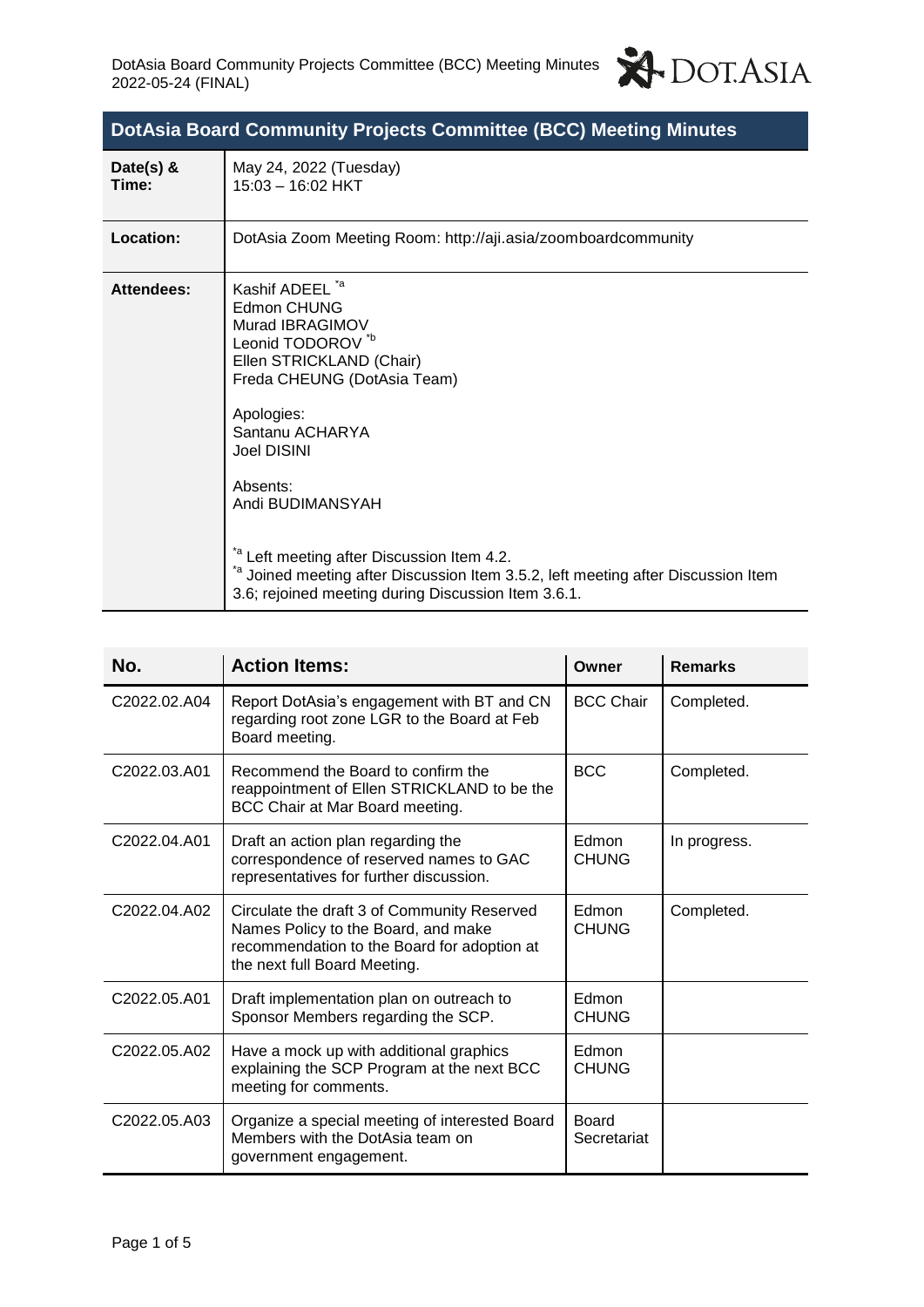

# **Discussions:**

# **1. Roll Call**

- 1.1. May BCC meeting was postponed from the scheduled meeting on May 20 and reconvened on May 24, 2022.
- 1.2. Ms. Ellen STRICKLAND chaired the meeting as BCC Chair.
- 1.3. Roll call. Those present for all or part of the meeting are included in the Attendees section.

# **2. Approval of Last Board Community Projects Committee Meeting Minutes (Apr 25, 2022)**

- 2.1. Draft 1 of BCC meeting minutes 2022.04.25 and action items were presented.
- 2.2. BCC meeting minutes 2022.04.25 approved with no objections.

## **3. SCP Process Review**

- 3.1. The concept of the SCP program as it was instituted was circulated via email, presented and briefed to BCC.
	- 3.1.1. It was highlighted that the SCP program was envisioned to be a light program as one of the ways that DotAsia contributes to the community.
	- 3.1.2. It was also highlighted that the mechanism does not envision DotAsia to be a fully-fledged "assessor", but rather depend on the Sponsor (ccTLD) Member to vet project and organizers. The funding must only go to other organizations and not the ccTLD Member, therefore, the design is such that there are only minimal requirements for the project details in the application process.
	- 3.1.3. It was noted that Sponsor Members would help determine that the proposals, budget and project are sound and ready to be supported, where DotAsia would focus on assessing whether the proposal aligns with DotAsia's Vision and Mission utilizing BCC-001 as the operationalized framework.
- 3.2. It was noted that there were suggestions on updating the SCP application progress to include more detailed requirements on budget and acceptable/ unacceptable types of expenses. Several considerations were briefed to BCC for discussion.
- 3.3. Several community project funding programs from other organizations (e.g., ISIF, ISOC Foundation) were briefed to BCC for reference.
- 3.4. It was commented that based on the current concept of SCP Funds, it has a very different circumstance from community project funding programs from other organizations.
- 3.5. Question was raised on whether there is any actual concern from the Board and DotAsia team on the current SCP process.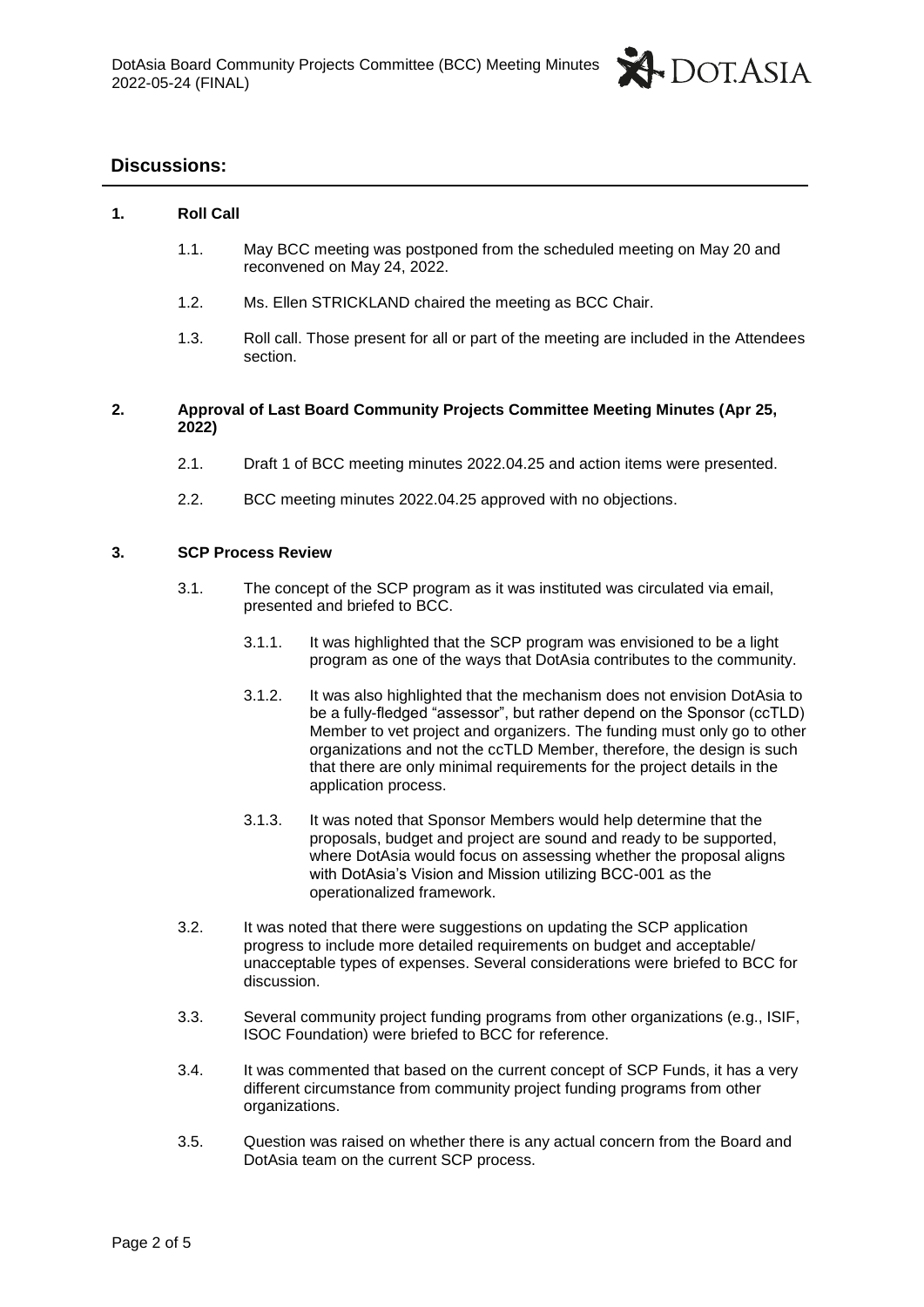

- 3.5.1. It was noted that the DotAsia team is fine with the current SCP process, and is happy to seek additional information from Sponsor Members for clarifications when needed.
- 3.5.2. It was also noted that based on previous applications, SCP Funds are potentially used for supporting small events from local initiatives, as well as a supplement to larger events. For example, application from .ID for part of the support for the IGF held in Indonesia, and application from .CN for part of the ICANN activities in Beijing.
- 3.5.3. It was highlighted that the flexibility of fitting SCP Funds into different types of projects with minimal requirements boosts its usefulness.
- 3.6. There was suggestion on having a mechanism to allow Board Members as individual to make comment to a specific SCP application, and setting up the application process on the DotAsia website.
	- 3.6.1. It was noted that it is planned to implement the SCP application process online through a web form on the DotAsia website.
	- 3.6.2. It was clarified that Board Members are invited to provide comments, however, the approval process is not currently envisioned to be organized for supporting online assessments by different assessors.
- 3.7. Based on received feedbacks from certain Sponsor Members, concern was raised on transparency and lack of understanding of the SCP process. There was suggestion on scheduling short briefing sessions with Sponsor Members on the SCP process for better understanding of and encouraging its utilization.
	- 3.7.1. It was commented that the concern is well noted, however, it seems to be an issue of communications rather than an issue of the actual process that needs to be updated, where the BCC-002: DotAsia SCP Process was just adopted in Mar 2021 updating the previous SCP process.
	- 3.7.2. It was suggested to lay out the action plan of updating DotAsia website to include guidance, support and training for SCP Funds for reference.
	- 3.7.3. It was discussed and agreed that reaching out to Sponsor Members to explain the SCP process would be useful for promoting better understanding of the program and to encourage utilization.
	- 3.7.4. It was noted that DotAsia team will prepare some graphic materials on the flow of SCP process.
	- 3.7.5. It was highlighted that the approval process is intended to be more administrative than substantive vetting.
- 3.8. It was suggested and agreed to draft an implementation plan for outreach to Sponsor Members. (C2022.05.A01)
- 3.9. It is planned to have a mock up with additional graphics and explanation of the SCP Program at the next BCC meeting for comments. (C2022.05.A02)
- 3.10. There was suggestion on drafting FAQs regarding SCP application process for Sponsor Members' reference.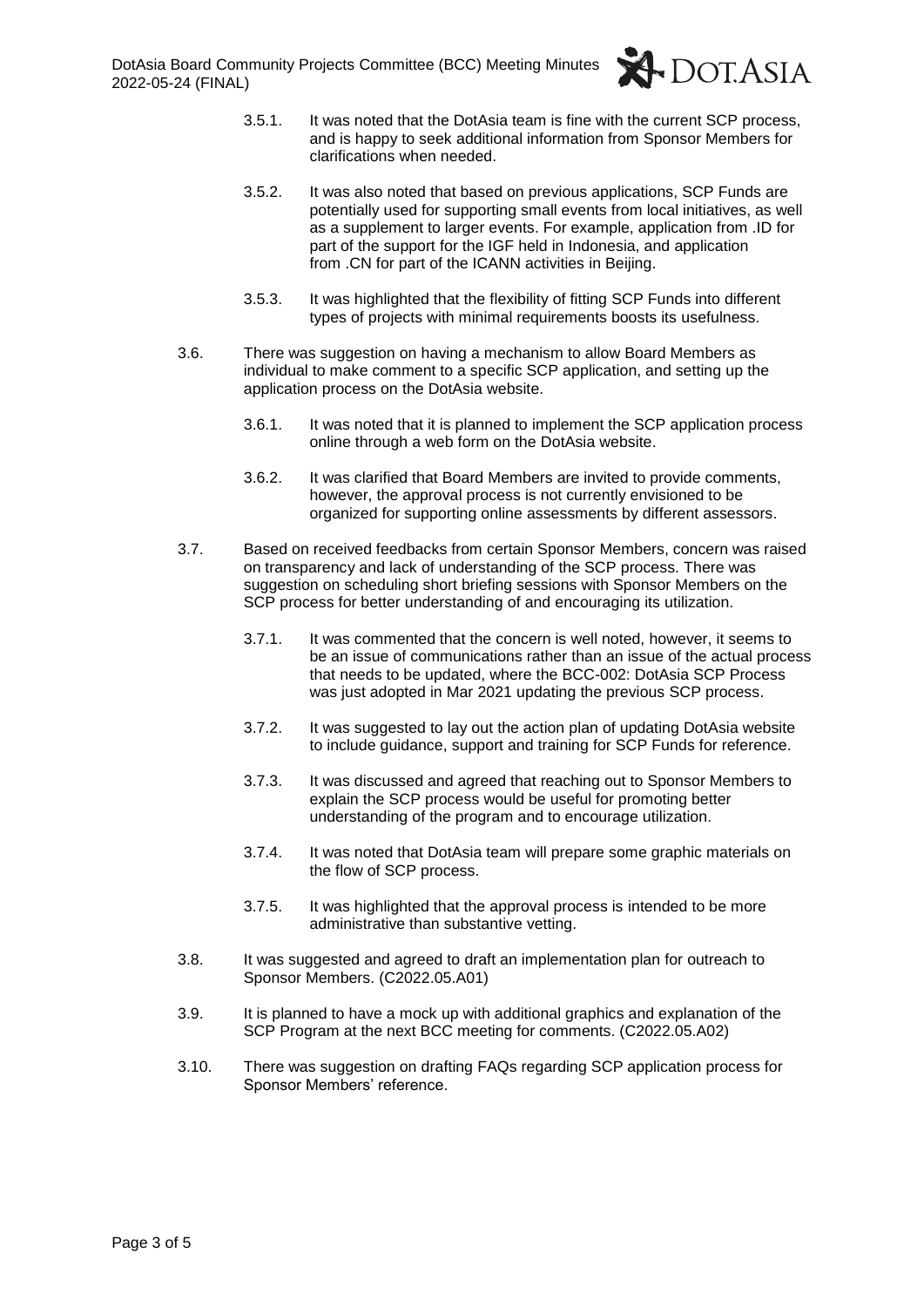DotAsia Board Community Projects Committee (BCC) Meeting Minutes 2022-05-24 (FINAL)



### **4. Government Representatives Outreach**

- 4.1. Background of government representatives outreach since DotAsia was launched in 2007 was briefed to BCC for reference.
	- 4.1.1. It was highlighted that DotAsia was very active in the GAC meetings between 2004 and 2007 to obtain an extensive set of reserved names list, and the reserved name list was put in place and utilised based on the discussions at the GAC. Reserved names included country names, capital cities, major cities, provinces, as well as a number of special names that governments would like reserved.
	- 4.1.2. It was also highlighted that based on the Sunrise and Reserved Name Policies, .Asia by default works with the respective GAC representative from a particular cc-locality, and if unreachable otherwise fall back to the respective ccTLD manager, and further to the GAC Chair and secretariat for guidance.
	- 4.1.3. It was also noted that DotAsia continues to reference and rely on communications with relevant government or public authorities as suggested in the Principles and Guidelines for ccTLD from the GAC.
- 4.2. In terms of future official outreach regarding Reserved Names to different governments, it was recommended to continue to rely on the GAC to avoid the potential problematic issue of determining the right authorities to liaise with for the purpose, although it was noted that not all countries/territories are represented on the GAC.
- 4.3. Question was raised on the purpose of engagement and which level of government should DotAsia be expected to engage with.
	- 4.3.1. It was commented that engaging with individual national governments would be more challenging but productive than engaging with GAC representatives, and that DotAsia's engagement with national governments of Sponsor Members is critical in linking different governments and other countries in the region.
	- 4.3.2. It was also commented that it is important to maintain a balanced and realistic approach in dealing with governments.
- 4.4. It was suggested to schedule a special meeting of interested Board Members with the DotAsia team to brainstorm what DotAsia could offer to governments, and for what purposes such engagement would serve. (C2022.05.A03)

### **5. Member Engagement & Community Project Updates**

- 5.1. It was reported that the scope and scale of the EcoInternet Index (EII) is expected to be expanded in 2022. It was highlighted that many of the members expressed interest in exploring further collaboration on the EII during the bilateral engagement meetings.
- 5.2. It was also reported that EII is officially launched and a press release of "Do More, Waste Less" campaign has been published.
- 5.3. It is planned to have the F2F Board Meeting on Sep 7 & 8, 2022, which is shortly before the start of APSIG, APrIGF and other Internet Governance events scheduled for Singapore in September 2022.